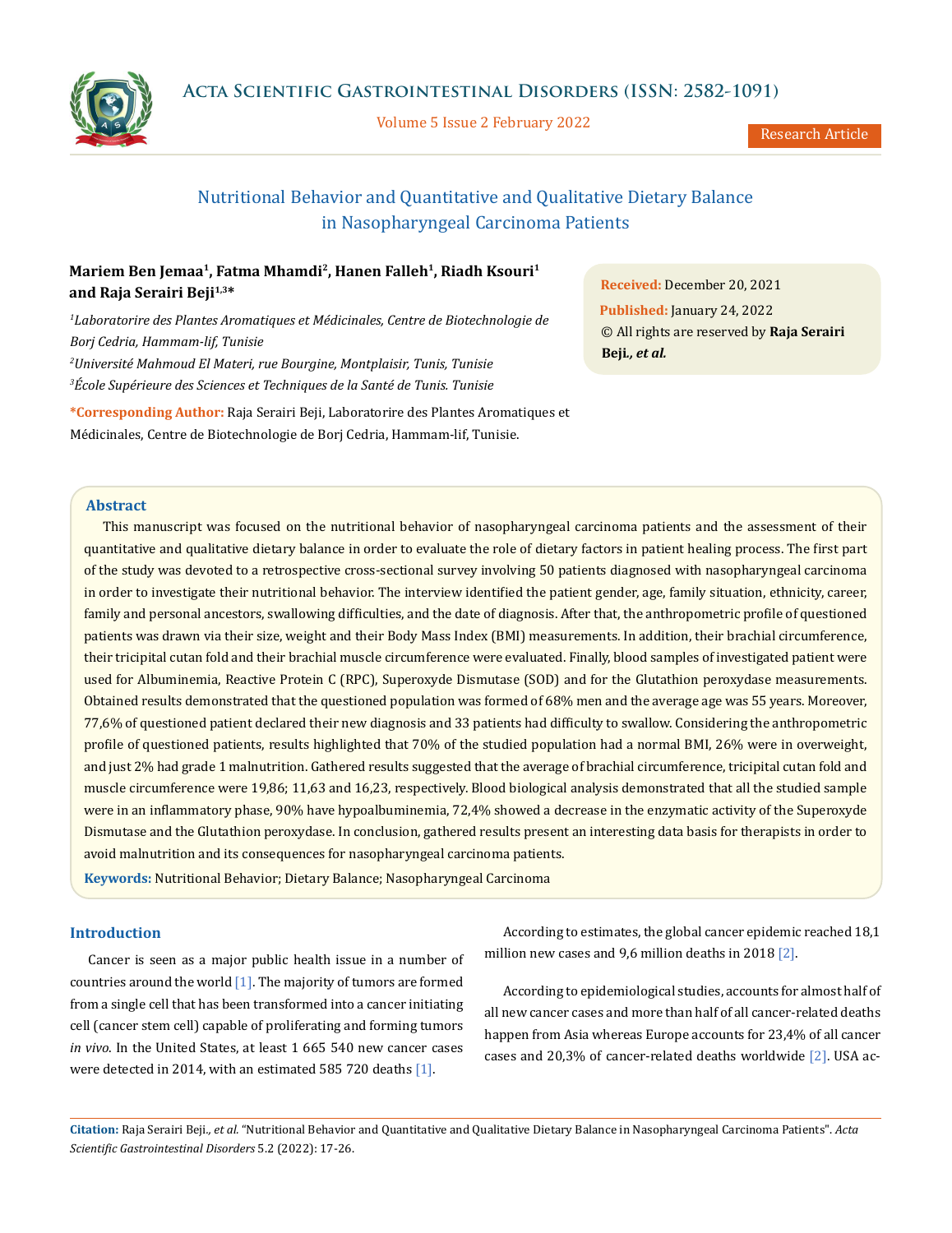count for 21,0% of global incidence and 14,4% of global mortality [2]. In comparison to other regions of the world, Asia and Africa have higher rates of cancer deaths (57,3% and 7,3%, respectively) than incidence cases  $(48, 4\%$  and 5,8%, respectively)  $[2]$ .

In terms of incidence, the malignancies of the mouth, the colonrectum, and the uterus in women are the three most common types of cancer, and they rank first, second, and fifth in terms of mortality [2].

In the world, one in every five men and women will develop cancer at some point in their lives, and one in every ten men and women will succumb to the disease [2].

The nasopharyngeal carcinoma (NPC), also known as cavum cancer, is a kind of cancer found in the ORL spheroid. It is distinguished by an unusual and unequal geographic distribution.

The NPC is uncommon in western countries (incidence less than 1 per 100,000), and it is endemic in the Mediterranean Basin, the Maghreb, and particularly the Asian South-East. In Hong Kong, the male mortality rate is 20,2 per 100,000, while the female mortality rate is 7,8 per 100,000. The incidence ranges from 3 to 7 per 100 000 in intermediate frequency zones such as the Maghreb and the Mediterranean hinterland.

In Tunisia, 19 446 new cases of cancer were discovered in 2020, with 11 855 deaths. The new cases are divided into 10 473 cases for men and 8 973 cases for women. The five most common malignancies in Tunisia are those of the mouth, the prostate, the colonrectum, the vessie, and the prostate. The NPC accounts for 1.8% of all cases detected, with a score of 16 out of 35  $[3]$ . The number of deaths reported by the NPC is estimated to be 218 out of 342 cases, with a score of 14 out of 35 [4].

The treatment of cancer in children and adolescents is mostly focused on radiotherapy, which is more or less associated with chimiotherapy [5]. Chimiotherapy can cause nausea and vomiting, which can lead to malnutrition and a reduction in the whole body's ability to function.

The patient's dietary dietis influenced by irradiation of the head and neck, thorax, and belly. Radiation therapy can cause a radial mucositis, which is followed by a discomfort, hyposialia, and a change or loss of taste  $\lceil 6 \rceil$ . The combination of these effects leads to a decrease in the patient's ability to take food and a decrease in the patient's ability to digest and assimilate nutrients, which will disrupt the patient's nutritional balance [7]. Malnutrition is a common consequence of cancer and its treatments, with prevalence ranging from 30 to 80% depending on the kind of cancer, patient, and measurement tools. Malnutrition is rarely diagnosed and treated since it is mistakenly thought to be a component of the disease's progression. A mismatch between nutritional needs and nutritional supplies causes proteino-energetic malnutrition. This imbalance is even more important in the case of cancer, because the pathology, investigations, and treatments increase energy needs while the intakes are in decrease.

Furthermore, the oxidant stress is defined by a change in the redox cellular homeostasis. It is caused by an increase in the generation of oxygen-reactive species or a decrease in antioxidant defense capacities. The superoxyde dismutase and glutathione peroxidase enzymes ensure that ERO-induced chain reactions are neutralized. Oxidative stress contributes to the acceleration of cellular aging and the encouragement of oncogenic processes. An early nutritional risk assessment can detect the presence of, and/or the risk of developing, or worsening, proteino-energetic deficiency. There are numerous tools for detecting nutritional risk. Their use is not always made due to a lack of resources or a disregard for their best interests.

Our research focuses on a specific type of cancer called nasopharyngeal carcinoma in order to answer two questions: What role do dietary factors play, and how is the subject's eating behavior measured both qualitatively and quantitatively? What is the antioxidant profile of the patients?

### **Materiel and Methods**

#### **Study population patients**

It is a retrospective cross-sectional study involving 50 patients diagnosed with cavum carcinoma. They are divided into 34 men and 16 women. From February 16 to March 12, 2021, patients visited the Institut Salah Azaiez's ORL, external consultation, radiotherapy, and chimiotherapy services.

### **Inclusion criteria**

Our research considers any patient diagnosed with cavum cancer who is between the ages of 20 and 30 years old and is treated at Institute Salah Azaiez's ORL, external consultation, radiotherapy, or chimiotherapy service.

**Citation:** Raja Serairi Beji*., et al.* "Nutritional Behavior and Quantitative and Qualitative Dietary Balance in Nasopharyngeal Carcinoma Patients". *Acta Scientific Gastrointestinal Disorders* 5.2 (2022): 17-26.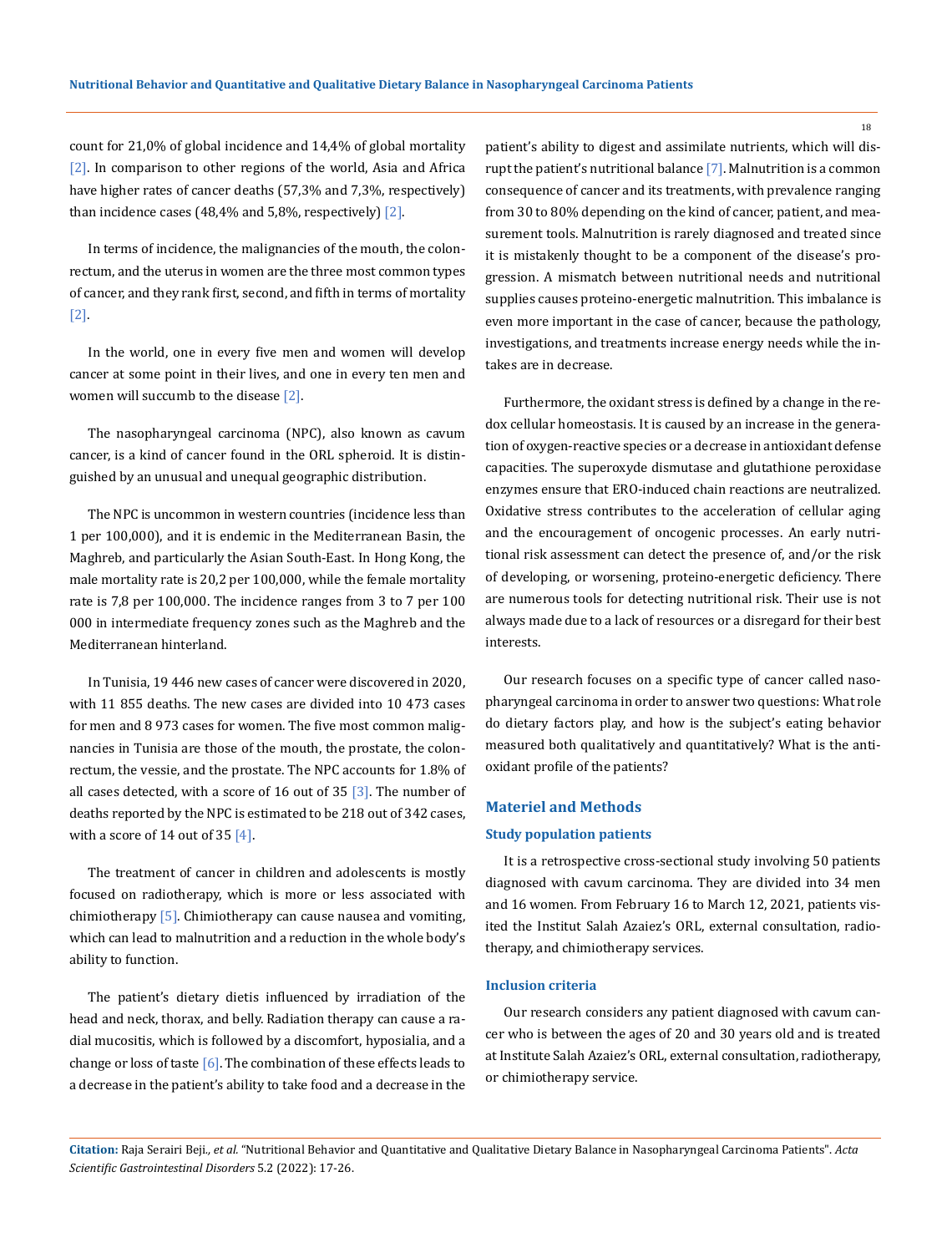#### **Exclusion criteria**

Patients who are being treated for another ORL pathology, as well as patients who are unwilling to cooperate, are excluded from our study.

#### **General interview**

The purpose of the interview is to identify the patient, including his or her gender, age, family situation, ethnicity, career, family and personal ancestors, swallowing difficulties, and the date of diagnosis, as well as his or her daily habits.

#### **Biological assessment**

### **Albuminemia**

We dosed albuminemia to all of our patients for a biological assessment of their nutritional status. It is a plasma protein produced in the liver  $[8]$  with a daily dose of  $35 - 52g$ /day for a healthy person [9]. The measurement of this protein is commonly used in the diagnosis of malnutrition [10].

### **Reactive proteine c (RPC).**

The RPC is a hepatic protein (produced in liver). During an inflammatory phase, it is secreted in the blood during an inflammatory phase [11]. Its normal value should be less than 5mg/l.

### **Superoxyde dismutase (SOD).**

SOD is an antioxidant enzyme that circulates in the bloodstream [12]. Itis classified as the first line of defense against reactive oxygen species  $[13]$ . Its usual value is 785 - 1570 UI/G HB.

#### **Peroxydase of glutathion**

The GPx enzyme is an antioxidant enzyme with a renale and hepatic origin.

Usual value =  $20 - 56$  UI/g Hb for men and  $26 - 58$  UI/g Hb for women.

### **Anthropometric measurements**

### **Size measurement**

The subject must keep his feet flat and his talons against the plaque. Itis measured in centimeters.

### **Weight measurements**

The subject must remain standing without assistance, stationary in the center of the plateau, with the body's weight distributed evenly between the two slightly asymmetrical feet. It is necessary to remove shoes and clothing. The balance used is a TECHWOOD TPP-811 model. The weight is estimated to be around 100g.

#### **Body mass index**

The BODY MASS INDEX, or BMI, is defined by the "weight/size $^{2^m}$ ratio, expressed in kg/m<sup>2</sup>. The purpose of the BMI is to assess the patient's corpulence.

#### **Brachiale circumference measure**

This measurement is taken at the level of the hands, halfway between the acromion and the olscreene [14]. The standard CB measurements are 28cm for men and 22,2cm for women.

#### **Measurement of tricipital cutan fold**

The tricipitalcutan foldis measured with a skin crease clamp [15]. The take is done at the level of the right bras, halfway between the acromion and the olscreene [14].

## **Brachial muscle circumference**

Calculated using the following formula: BMC= (0.314\*TCF) - BC [14].

#### **Food survey**

We chose to combine two methods to have a better understanding of the nutritional contributions of the patients we recruited on a qualitative and quantitative level: a 24-hour recall and a frequency recall. To reduce the possibility of bias, we conducted all of the food surveys ourselves. The patients described the portions taken using common measurements: a little plate, a medium plate, a soup spoon, a large glass. The collected data was then translated using the computer application "BILNUT" to calculate journal nutrient amounts in macronutrients and micronutrients. In fact, the report ensures: - total caloric intake; - diary entries for proteins, carbohydrates, and lipids; - nutrient intake: cholesterol, iron, magnesium, zinc, folates, vitamin B1, vitamin C, vitamin E, calcium, fibers, and water.

### **Results**

### **Population general characteristics**

Our population consists of 50 individuals, with 34 men and 16 women.

The average age of the population studied was 55 years old, with a maximum of 80 years old and a minimum of 31 years old.

**Citation:** Raja Serairi Beji*., et al.* "Nutritional Behavior and Quantitative and Qualitative Dietary Balance in Nasopharyngeal Carcinoma Patients". *Acta Scientific Gastrointestinal Disorders* 5.2 (2022): 17-26.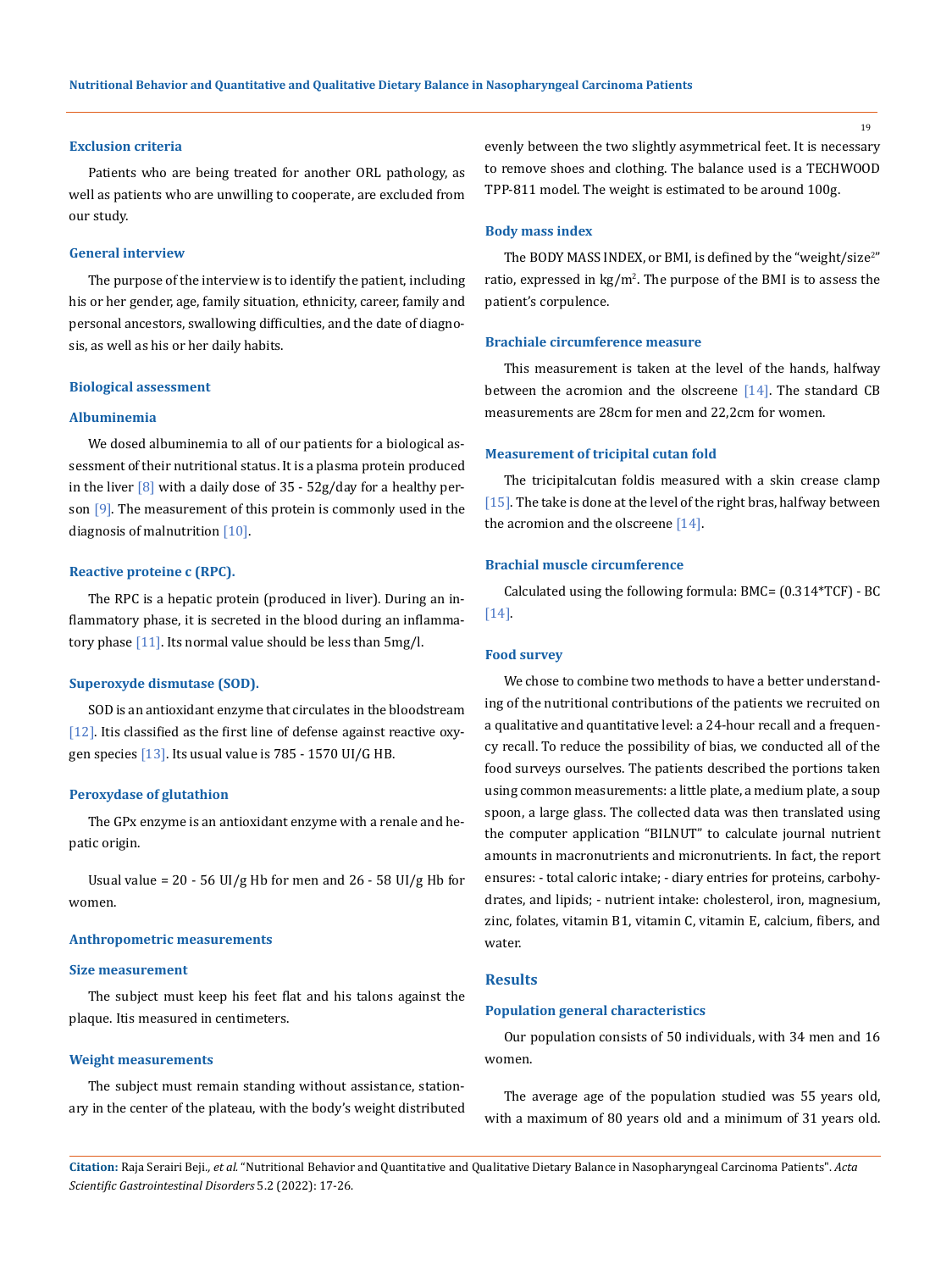The majority of the people in our study (77,6%) are newly diagnosed, while nearly a quarter of the people (22.4%) are already sick. Depending on the results, the received treatment varies from one group to the next. In fact, 70% of the population is undergoing adjuvant chimiotherapy, 18% is undergoing concurrent chimioradiotherapy, and 12% is undergoing radiotherapy alone. Thirtythree of the fifty people interviewed had difficulty to swallow.

#### **Sample life habit**

### **Taken meal frequency**





As seen in figure 1, the majority of the panelist (55%) eat three meals per day. Only two meals are required for the fourth of the population.

### **Quantity of consumed water**

Figure 2 depicts the results relating to the patients consumed water amount. We found that just 20% of the people polled drink more than 2 liters of water per day, the one-third drink between 1.5 and 2 liters per day. The rest (45%) drink less than a 1.5 L of water every day.

### **Salty food consumption**

The results shown in figure 3 show that salted foods (olives, pepperon, vegetables, Kadid, etc.) are consumed by 55% of our sample, whereas 45% do not consume this type of food.



**Figure 2:** Distribution of the sample according to the taken water amount per day.





### **Red meat consumption**

The majority of the sample (90%) declares that they consume red meat 1 to 2 times per week, whereas the remaining 10% consume it 3 to 5 times per week (Figure 4).

### **Tobacco consumption**

According to figure 5, 55% of the sample consume Tobacco, with an average of 19 persons.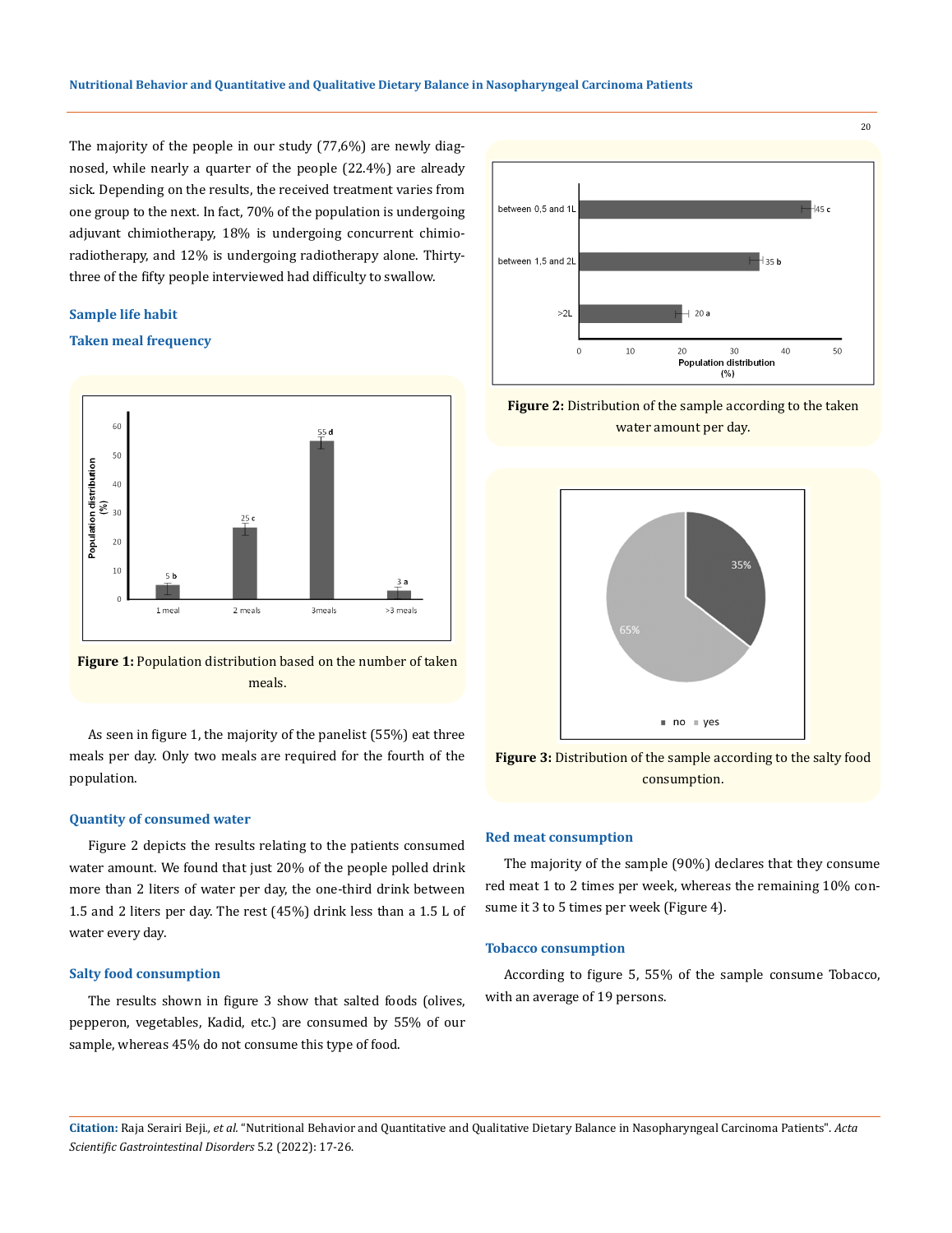

**Figure 4:** Distribution of the sample according to the red meat consumption.



### **Anthropometric profil**

### **weight, sizeandbmi**

Table 1 shows the studied population distribution based on their current BMI.

According to the findings, 70% of the studied population has a normal BMI, 26% is in overweight, and just 2% has grade 1 malnutrition.

### **Brachiale circumference measure**

Table 2 shows the studied population distribution based on their current brachial circumference measurement, measurement of tricipitalcutan fold and their brachial muscle circumference.

|              | <b>BMI</b>          | <b>Patients</b> |
|--------------|---------------------|-----------------|
| Malnutrition | Malnutritiongrade 5 | O               |
|              | Malnutritiongrade 4 | 0               |
|              | Malnutritiongrade 3 | 0               |
|              | Malnutritiongrade 2 | O               |
|              | Malnutritiongrade 1 | $1(2\%)$        |
| Normal BMI   | Normal BMI          | 35 (70%)        |
| Obesity      | Overweight          | $13(26,\%)$     |
|              | Obesityclasse I     | $1(2\%)$        |
|              | Obesityclasse II    |                 |
|              | Obesityclasse III   |                 |

21

**Table 1:** Distribution of the sample according to their actuel BMI.

Table 2 shows that the average brachial circumference is 19,86  $±$  2,19 cm, and the average tricipitalcutan fold is 11,63  $±$  3,11 cm. The average muscle circumference is  $16,23 \pm 2,23$  cm.

|                              | <b>Mean ± Standard Deviation</b> | <b>Population</b> |
|------------------------------|----------------------------------|-------------------|
| $BC$ (cm)                    | $19,86 \pm 2,19$                 | 28 (93%)          |
| $TCF$ (cm)                   | $11,63 \pm 3,11$                 | 24 (80%)          |
| BMC (cm)<br>$16,23 \pm 2,23$ |                                  | 29 (97%)          |

**Table 2:** Studied population distribution based on their current measurement of brachial circumference, tricipitalcutan fold and muscle circumference.

#### **Biological parameters**

Table 3 shows the averages of C reactive Protein content, albuminemia, superoxide dismutase, and glutathione peroxidase in the studied population.

According to table 3, all the studied sample is in an inflammatory phase (CRP > 100 mg/L).

The majority of the panelist (90%) have hypoalbuminemia, with an average of  $26,93 \pm 3,8g/L$ .

The majority (72,4%) of the sample included in our study show a decrease in the enzymatic activity of the Superoxyde disseminated, as well as a decrease in the activity of Glutathione peroxidase.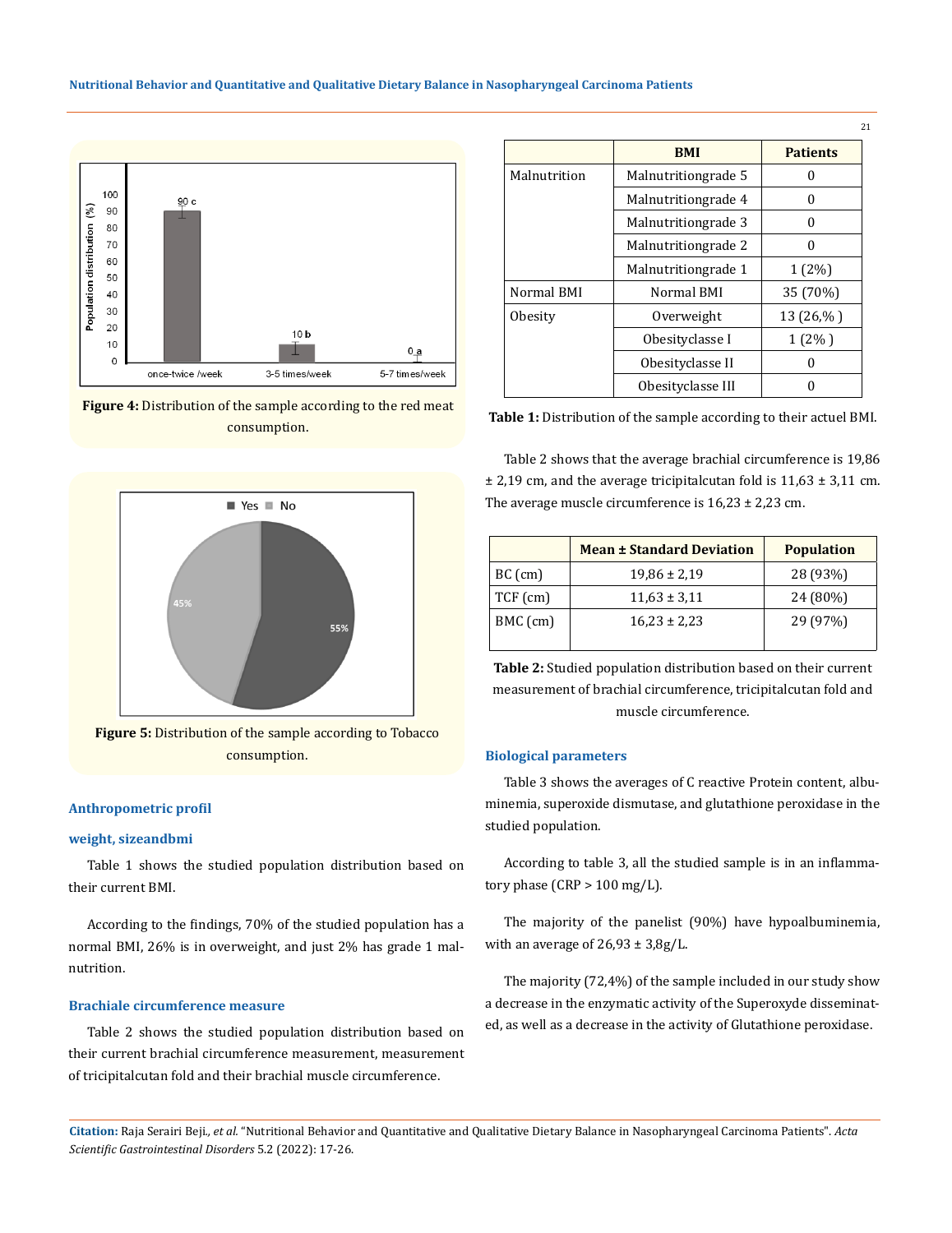|                     | <b>Mean ± Standard Deviation</b> |
|---------------------|----------------------------------|
| CRP(mg/L)           | $139,6 \pm 126,57$               |
| SOD (UI/G HB)       | $438.3 \pm 162.35$               |
| $GPX$ (UI/G HB)     | $22.1 \pm 7.93$                  |
| Albuminemia $(g/L)$ | $26,93 \pm 3,8$                  |

**Table 3:** C reactive Protein content, albuminemia, superoxide dismutase, and glutathione peroxidase in the studied population.

#### **Sample nutritionnel profiling**

#### **Energy and macronutrients input**

Table 4 summarizes the energy and the macronutrient intakes of the studied sample.

The bilnut treatment of the participant dietary questionnaires reveals a caloric deficiency when compared to recommended needs. Furthermore, the protein intake is far lower than nutritionist recommendations.

|                                 | $ANC*$    | <b>Spontaneousintake</b> |
|---------------------------------|-----------|--------------------------|
|                                 | W: 2200   | 1352,2                   |
| Daily calorie intake(kcal)      | M: 2500   |                          |
| Daily ProteinIntake(%ANC)       | $12 - 15$ | 10                       |
| Daily glucidicIntake (%<br>ANC) | $50 - 55$ | 55                       |
| Daily FatIntake (%ANC)          | $30 - 35$ | 35                       |

**Table 4:** Mean measurements of Energy and macronutrients input.

\*ANC: Nutritional intakes recommended by ANSES.

#### **Micronutrient input**

Table 5 summarizes the micronutrient input of the patient sample.

The findings in table 5 show that the population's average vitamin C, vitamin B9, and vitamin E intakes are below the recommended levels for their age group.

### **Discussion**

#### **Population general characteristics**

The findings of our study show that the male gender has a 70% to 30% advantage over the female gender. These findings are in

| <b>Micronutriments</b>            | $ANC*$ | <b>Spontaneousintake</b> |
|-----------------------------------|--------|--------------------------|
| Vitamin c daily intake (mg)       | 90     | 52.45                    |
| Vitamin B9 daily intake $(\mu g)$ | 250    | 90.8                     |
| Vitamin E daily intake (mg)       | 10     | 5,88                     |
| Irondaily intake (mg)             | F:7    | 7.63                     |
|                                   | H:6    |                          |

22

**TABLE 5:** Micronutrimentmean input.

\*ANC: Nutritional intakes recommended by ANSES.

agreement with those published by ANNE., *et al*. who point to a male predominance in cavum cancer.

Our population's average age is 51 years old, with a range of 31 to 80 years old. These findings are similar to those of another study conducted in the United States, which found that the average age of onset of cavum cancer is above 50 years old.

We have 70% of the population doing chimiotherapy, 18% undergoing concurrent chimio-radiotherapy, and the remaining 12% undergoing radiotherapy. The most promising approach to treating cavum cancer is to get a chimiotherapy treatment followed by a concurrent chimio-radiotherapy treatment. Furthermore, in recent decades, advances in understanding of the therapeutic use of ionizing radiation and radiobiologic research have allowed radiotherapy to improve its efficacy (in terms of tumor cure) while lowering its toxicities dramatically. The research is continuing in order to improve the biological specificity of therapeutic irradiations and, as a result, the therapeutic index (effectiveness/toxicity ratio).

The act of deglutition is a physiological process that allows food, liquids, or saliva to pass through the oral cavity until it reaches the stomach while protecting the upper airways. This act necessitates the coordination and synchronization of all organs of the aerodigestive system *via* a complicated neurologic control. Deglutition has serious consequences for one's quality of life when it is altered. On the one hand, problems have functional consequences up to the point where the prognosis is critical: the patient is no longer able to provide the nutrients necessary for his or her health, and these deviations invariably affect respiratory function in the case of faulty routes. On the other hand, they intrude into the patient's psychological and social lives since deglutition helps to turn eating into a pleasurable and social experience that is strongly linked to emotional needs. This function is disrupted in the context of malignancies of the upper gastrointestinal tract.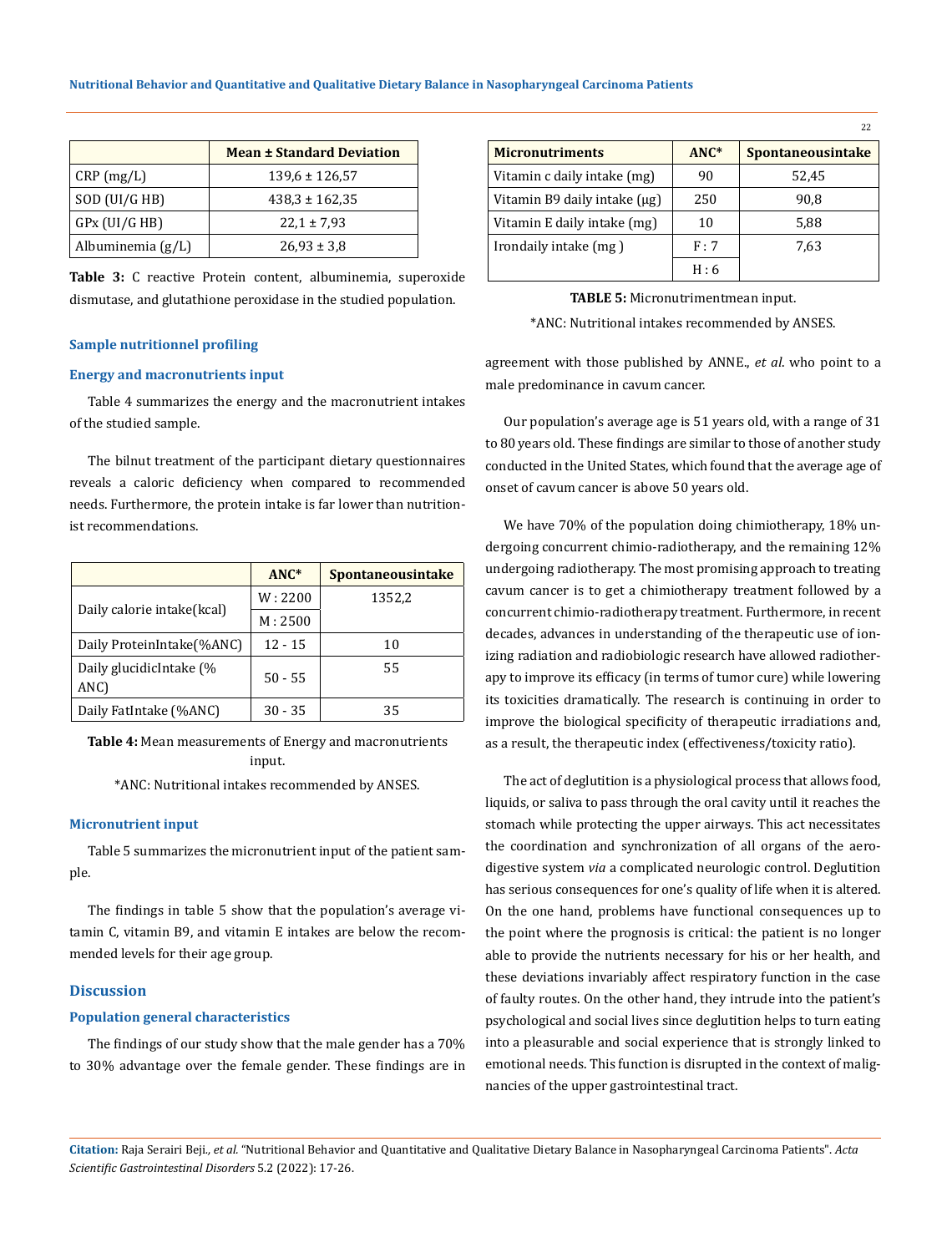At fact, the only presence of a tumor alters the anatomy of the involved organs significantly, putting the entire deglutition procedure in jeopardy  $[16]$ . In our community, 66% say they have trouble digesting food, which has an impact on their dietary intake. In these cases, a multidisciplinary team consisting of an oncologist, an ORL, an orthopaedic surgeon, and a nutritionist must work together to improve the patient's daily life while avoiding the negative consequences that may result.

#### **Studied population lifestyles**

Our sample consists of 50 patients. 55% say they eat three meals every day, 25% say they only eat two, and five% say they only eat one. These changes in food intake frequencies may result in difficulties with deglutition on one hand, as well as anorexia caused by the pathology and treatments on the other. The liquid consumption is also altered in the studied population. In fact, only around a quarter of the people polled drink more than 2 liters of water per day, while the rest drink between 1.5 and 2 liters. The rest drink less than a liter of water every day. These contributions are insufficient and do not meet the recommended needs. Comparable results have been published in the literature [17].

The NPC's etiology implicates three types of factors: the viral factor, as a result of its long-term association with the Epstein-Barr virus, genetic factors, and environmental factors, such as a traditional way of life associated with a monotonous, limited-variety diet based on traditional preservation products. In fact, many commonly consumed foods by high-risk groups contain carcinogenic or genotoxic components that can alter the ADN by causing tumors or directly affecting epithelial cells, such as nitrosamines found in dried meats and fish that harm rhino-pharyngeal epithelial cells. The consumption of salted foods such as Kadid (dried meat), Harissa, and variants was validated by 65% of the population polled in this study.

Poirier., *et al*. [18] published similar findings, confirming that the consumption of foods containing carcinogenic components (Nnitroso pyrrolidine and dimethyl-nitrosamines) is a common factor among groups at high risk of NPC. Nitrosamines have been detected in the touklia, keddid, and hrissa. Furthermore, the presence of potential mycotoxines in saumured vegetables and couscous has been demonstrated out. In fact, aflatoxine is a mycotoxin that plays a major role in the genesis of early-stage liver cancer.

Another common factor is the consumption of red meat. In fact, 90% of our sample consumes red meat only once or twice each week. This frequency could be explained by a lack of financial resources to purchase meats whose prices are continuing to rise.

Several ethnic groups have described the link between the NPC and tobacco, but no clear findings about the link between tobacco use and the NPC have been reached. This link was investigated in our study, as it has been in some other studies that linked the increased risk of NPC development with smoking status. The consumption of tobacco would be a risk factor for the NPC of type I (squamous cell cancer). As a result, only the different types of nasopharyngitis are clearly linked to a high level of tobacco consumption in the United States.

A strong dose–response relationship between cigarette smoking and the risk of nasopharyngeal carcinoma has also been discovered. However, the nitrosamines found in tobacco, along with many other chemical products, are known carcinogens with a cytotoxic and mutagenic potential role in the etiology of not only NPC, but also a variety of other cancers (cancers of the esophagus, stomach, gallbladder and liver) [20].

#### **Anthropometric profile**

Malnutrition can be defined as a short-term or long-term state in which one experiences a nutritional imbalance associated with an inflammatory activity that results in a change in body composition (reduced muscle and fat mass).

In our study, 70 of the subjects had a normal IMC, 26 were overweight, and only two were malnourished, contradicting the findings of Pressoir., *et al*. [21] who found that 23 of the cancer patients treated in French cancer treatment centers were severely malnourished. This distribution is based solely on weight and size measurements, which could explain the discrepancy in the results.

These results are discussed differently when other parameters are used. In fact, the results of brachial circumference measures show that 93% of the subjects are malnourished. Even better, when the PTC is added, the percentage of people who are malnourished rises to 97%. This percentage is significantly higher than that reported by Hébuterne [22] who claims that the prevalence of malnutrition, all malignancies combined, is in the range of 40%. Another study conducted by Righini., *et al*. [23] found that up to 88%

**Citation:** Raja Serairi Beji*., et al.* "Nutritional Behavior and Quantitative and Qualitative Dietary Balance in Nasopharyngeal Carcinoma Patients". *Acta Scientific Gastrointestinal Disorders* 5.2 (2022): 17-26.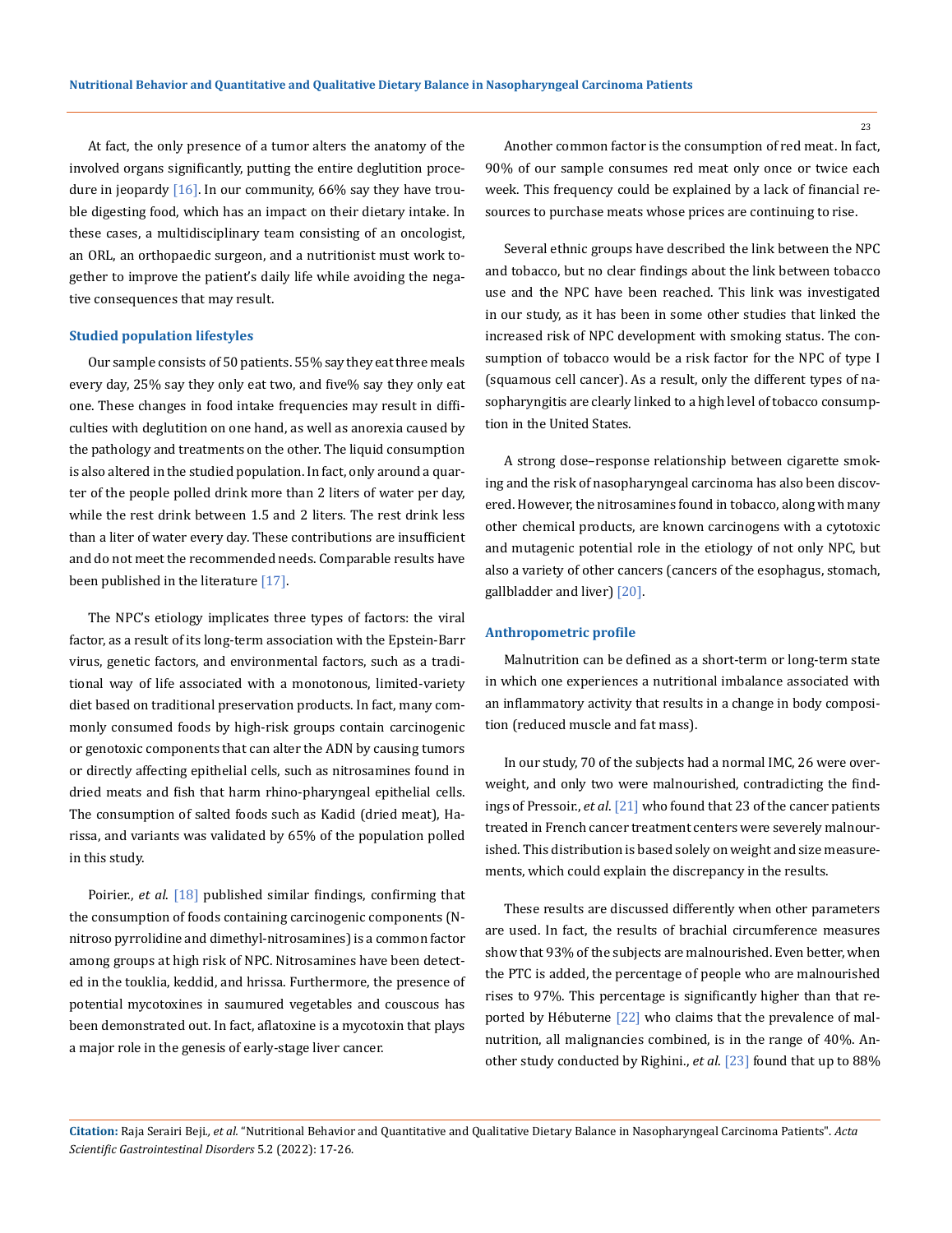of patients treated for cancer of the upper gastrointestinal tract suffer from malnutrition. Malnutrition is present in 92% of cases of pancreatic cancer, 90% of cases of esophageal cancer, 70% of cases of colon cancer, 63% of cases of breast cancer, 55% of cases of prostate cancer, and 49% of cases of bladder cancer.

#### **Biological parameters**

Remembering that a healthy person's albumine level ranges between 35 and 52grams per day, and that 90% of our sample has hypoalbuminemia. Our findings outperform those of Irungu., *et al*. [24] who discovered that only 23,3 people have hypoalbuminemia. This decrease is directly proportional to the patients' morbidity and mortality [24].

In the same vein, Silvio A., *et al*. [25] conducted a study that yielded results similar to ours. In fact, 82% of their population had hypoalbuminemia, with an average of 18,17g/L.

The measurement of C Reactive Protein is usually linked to albumin dosage. The results confirm the link between chronic inflammatory problems and neoplasia once more.

In the case of oxidative stress, Brandon Griess., *et al*. [26] have noted that oxygen reactive species are increasingly recognized as important determinants of cell signaling, and that a precise balance of their levels is required for effective cell function. Our findings show a decrease in SOD enzymatic activity, which is consistent with Jine Li., *et al*. [27] analysis, which found an increase in SOD activity in patients with cavum cancer.

In terms of GPx, our findings, which show that 72 has a lower activity, contradict those of Laribi., *et al.* [28] who claim that plasmatic GPx activity is significantly higher in NPC patients than in healthy people.

#### **Sample's nutritional profil**

As previously discussed, cancer patients are generally malnourished, and malnutrition is caused by a mismatch between the subject's resources and needs.

The majority of our sample (90%) has energy intakes that are below the recommendations for their age and gender. VADS irradiation can cause dysphagia due to a change in odor and taste, as well as a decrease in salivary secretions depending on the irradiated territories. These several factors may result in complete aphagy and, as a result, malnutrition. The calculated energy input in our study population is less than 1 500 kcal/d, further complicating patient nutritional status.

Another study conducted by Fetni [29] on gastrointestinal cancer found that the average energy intake of patients is 1796,34 kcal/day, compared to 1352,2 34 kcal/day in our sample. When we look at the quantities of carbohydrates, fats, and proteins provided by the subjects' diets, we see a clear imbalance that only serves to accelerate the onset of malnutrition.

This deficiency in supply also affects micronutrients such as vitamin C, vitamin B9, vitamin E, and iron.

All of these findings support the need for immediate and appropriate nutritional care for our patients.

### **Conclusion**

Nasopharyngeal cancer, like all cancers, is a serious health problem that usually develops in conjunction with an underlying nutritional imbalance, increasing the risk of morbidity and mortality.Our research focused on this type of cancer, which is becoming more common in Tunisia, as well as the need of providing appropriate nutritional care to NPC patients.

Our group of 50 patients showed signs of malnutrition, which was detected using biological tests, anthropometric measurements, and food surveys. This qualitative and quantitative imbalance in energy and vitamin intake further complicates the patients' already precarious position. In fact, the oxydative stress enzymes have been activated, making them much more vulnerable.

Based on our findings, we believe that the treatment of cavum cancer (chemotherapy and radiotherapy) as well as the location of the tumor (behind the nasal fosses, at the top of the pharynx, and beneath the base of the crane) are the primary causes of our population's nutritional deficiency. As a result, we must insist on nutritional evaluation in oncology services and medical centers specializing in chemotherapy/radiotherapy in order to avoid malnutrition and its consequences.

#### **Bibliography**

- 1. Rebecca Siegel., *et al.* "*Cancer Statistics* 64 (2014): 9-29
- 2. [OMS, Communique De Presse N° 263; "Dernières données](https://www.iarc.who.int/fr/featured-news/dernieres-donnees-mondiales-sur-le-cancer-le-fardeau-du-cancer-atteint-181-millions-de-nouveaux-cas-et-96-millions-de-deces-par-cancer-en-2018/) [mondiales sur le cancer: le fardeau du cancer atteint 18,1](https://www.iarc.who.int/fr/featured-news/dernieres-donnees-mondiales-sur-le-cancer-le-fardeau-du-cancer-atteint-181-millions-de-nouveaux-cas-et-96-millions-de-deces-par-cancer-en-2018/) [million de nouveaux cas et 9,6 million de décès par cancer en](https://www.iarc.who.int/fr/featured-news/dernieres-donnees-mondiales-sur-le-cancer-le-fardeau-du-cancer-atteint-181-millions-de-nouveaux-cas-et-96-millions-de-deces-par-cancer-en-2018/) [2018" \(2018\).](https://www.iarc.who.int/fr/featured-news/dernieres-donnees-mondiales-sur-le-cancer-le-fardeau-du-cancer-atteint-181-millions-de-nouveaux-cas-et-96-millions-de-deces-par-cancer-en-2018/)

**Citation:** Raja Serairi Beji*., et al.* "Nutritional Behavior and Quantitative and Qualitative Dietary Balance in Nasopharyngeal Carcinoma Patients". *Acta Scientific Gastrointestinal Disorders* 5.2 (2022): 17-26.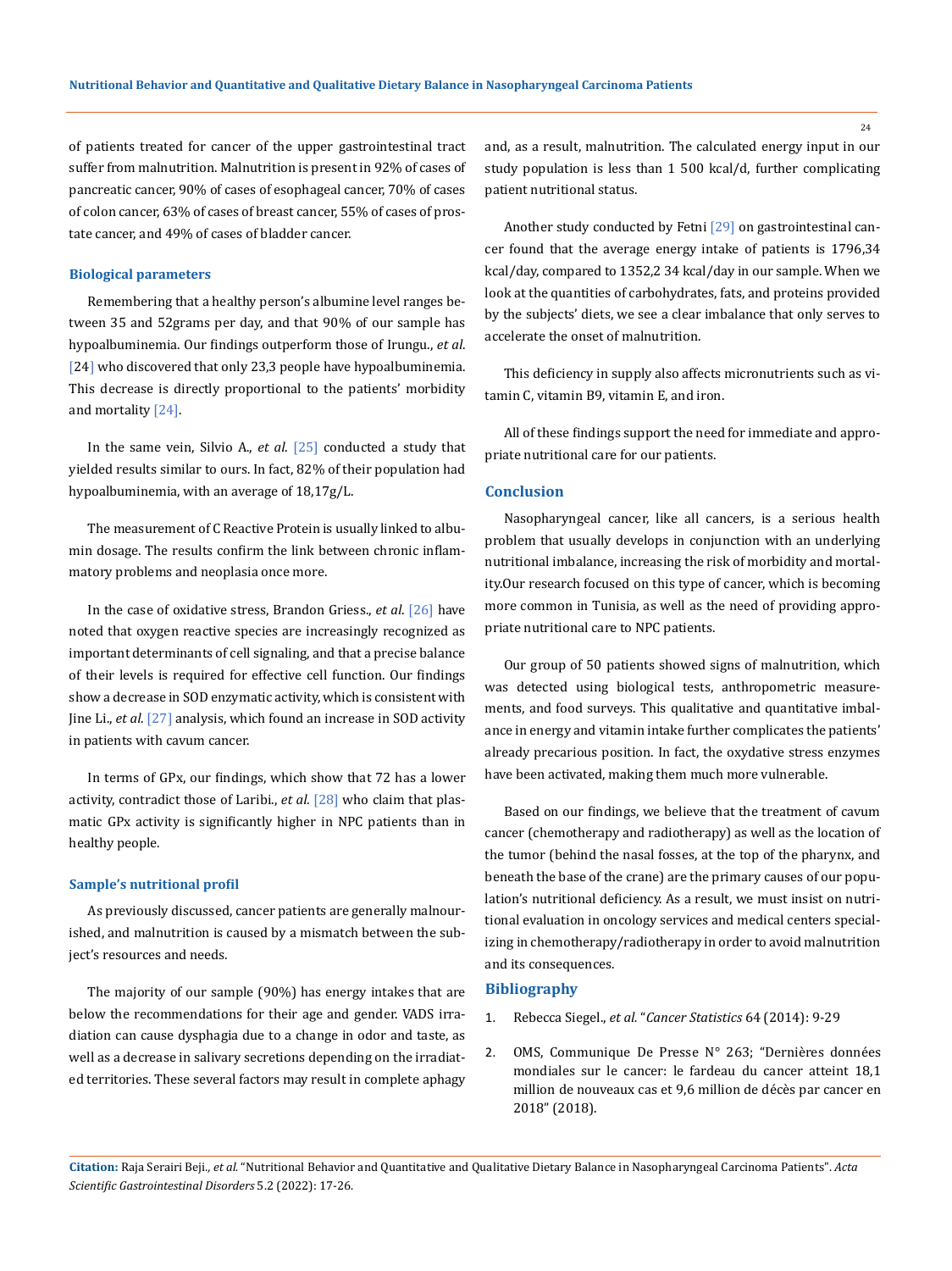- 3. [Ma B and Chan A. "Recent perspectives in the role of chemo](https://pubmed.ncbi.nlm.nih.gov/15565580/)[therapy in the management of advanced nasopharyngeal car](https://pubmed.ncbi.nlm.nih.gov/15565580/)cinoma". *[Bulletin du Cancer](https://pubmed.ncbi.nlm.nih.gov/15565580/)* 103 (2005): 22-31.
- 4. Mathilde Beurrier. "Dietetique et nutrition chez le patient atteint de cancer: importance de la prise en charge et rôle du pharmacien d'officine (2016): 1-81.
- 5. [Ed John. "LE suivi du patient cancéreux" Dialogue ville-hôpital.](https://www.jle.com/fr/ouvrages/e-docs/le_suivi_des_patients_cancereux_20101/ouvrage.phtml)  *[Formation Médicale Continue](https://www.jle.com/fr/ouvrages/e-docs/le_suivi_des_patients_cancereux_20101/ouvrage.phtml)* 110.
- 6. [Favier. "Le stress oxydant: intérêt conceptuel et expérimental](https://new.societechimiquedefrance.fr/numero/le-stress-oxydant-interet-conceptuel-et-experimental-dans-la-comprehension-des-mecanismes-des-maladies-et-potentiel-therapeutique-p108-n270/?lang=en)  [dans la Compréhension des mécanismes des maladies et po](https://new.societechimiquedefrance.fr/numero/le-stress-oxydant-interet-conceptuel-et-experimental-dans-la-comprehension-des-mecanismes-des-maladies-et-potentiel-therapeutique-p108-n270/?lang=en)tentiel thérapeutique". *[L'actualité Clinique](https://new.societechimiquedefrance.fr/numero/le-stress-oxydant-interet-conceptuel-et-experimental-dans-la-comprehension-des-mecanismes-des-maladies-et-potentiel-therapeutique-p108-n270/?lang=en)* (2003): 108-115.
- 7. Jean-louisvincent., *et al.* ["Albumin administration in the acute](https://ccforum.biomedcentral.com/articles/10.1186/cc13991)[ly ill: what is new and where next?" Juillet \(2014\).](https://ccforum.biomedcentral.com/articles/10.1186/cc13991)
- 8. [Comlan Jules Gninkoun. "Statut Des Marqueurs Du Stress Oxy](http://www.malimedical.org/wp-content/uploads/2019/07/Statut-des-marqueurs-du-stress-oxydatif-au-service-de-medecine-interne-et-d-endocrinologie-de-l-hopital-du-Mali.pdf)[datif au Service De Medecine Interne Et D'endocrinologie De](http://www.malimedical.org/wp-content/uploads/2019/07/Statut-des-marqueurs-du-stress-oxydatif-au-service-de-medecine-interne-et-d-endocrinologie-de-l-hopital-du-Mali.pdf)  [L'hopital Du Mali" \(2019\): 45-51.](http://www.malimedical.org/wp-content/uploads/2019/07/Statut-des-marqueurs-du-stress-oxydatif-au-service-de-medecine-interne-et-d-endocrinologie-de-l-hopital-du-Mali.pdf)
- 9. Zhiyingzhang,Suzette l., *et al.* ["Evaluation of blood biomarkers](https://pubmed.ncbi.nlm.nih.gov/28771192/)  [associated with risk of malnutrition in older adults. A System](https://pubmed.ncbi.nlm.nih.gov/28771192/)[atic Review and Meta-Analysis" Nutrients 9.8 \(2017\): 829.](https://pubmed.ncbi.nlm.nih.gov/28771192/)
- 10. [Del giudice M and Gangestad SW. "Rethinking IL-6 and CRP:](https://pubmed.ncbi.nlm.nih.gov/29499302/)  [why they are more than inflammatory biomarkers, and why it](https://pubmed.ncbi.nlm.nih.gov/29499302/)  matters". *[Brain, Behavior and Immunity](https://pubmed.ncbi.nlm.nih.gov/29499302/)* 70 (2018): 61-75
- 11. [Bruno Baudin. "Doser les enzymes du stress oxydant, oui ou](https://www.sciencedirect.com/science/article/abs/pii/S1773035X20301647)  non?" *[Revue Francophone des Laboratoires](https://www.sciencedirect.com/science/article/abs/pii/S1773035X20301647)* 522 (2020): 62-65.
- 12. He L., *et al.* ["Antioxidants Maintain Cellular Redox Homeostasis](https://pubmed.ncbi.nlm.nih.gov/29145191/)  [by Elimination of Reactive oxygen Species".](https://pubmed.ncbi.nlm.nih.gov/29145191/) *Cellular Physiology and Biochemistry* [44.2 \(2017\): 532-553.](https://pubmed.ncbi.nlm.nih.gov/29145191/)
- 13. Medhioub M., *et al.* ["Evaluation de l'état nutritionnel chez les](https://www.sciencedirect.com/science/article/abs/pii/S0248866317307440)  cirrhotiques". *[La Revue de Médecine Interne](https://www.sciencedirect.com/science/article/abs/pii/S0248866317307440)* 38 (2017): A142
- 14. Kouassi K., *et al.* ["Prevalence of protein-energy undernutrition](https://pubmed.ncbi.nlm.nih.gov/24919209/)  [evaluated by the measurement of triceps skinfold thickness](https://pubmed.ncbi.nlm.nih.gov/24919209/)  [and mid-arm muscle circumference of 103 adults with cirrho](https://pubmed.ncbi.nlm.nih.gov/24919209/)[sis of the liver hospitalized in the department of hepatology](https://pubmed.ncbi.nlm.nih.gov/24919209/)  [and gastroenterology of the Lomé Campus University Hospital](https://pubmed.ncbi.nlm.nih.gov/24919209/)  (Togo)". *[Medecine et sante tropicales](https://pubmed.ncbi.nlm.nih.gov/24919209/)* 24.2 (2014): 208-213.
- 15. [Calmels P and Woisard V. "Indication de la Rééducation en can](https://www.afsos.org/fiche-referentiel/indication-de-reeducation-cancerologie/)[cérologie. Fascicule" 4: les déficiences liées aux cancers des](https://www.afsos.org/fiche-referentiel/indication-de-reeducation-cancerologie/)  [voies aéro-digestives supérieures \(VADS\) \(2014\).](https://www.afsos.org/fiche-referentiel/indication-de-reeducation-cancerologie/)
- 16. [Fondation contre le Cancer". Alimentation des personnes at](https://www.passeportsante.net/fr/Nutrition/Dietes/Fiche.aspx?doc=cancer_diete)[teintes de cancer" \(2014\).](https://www.passeportsante.net/fr/Nutrition/Dietes/Fiche.aspx?doc=cancer_diete)
- 17. S Poirier., *et al.* ["Volatile Nitrosamine Levels and Genotoxicity](https://pubmed.ncbi.nlm.nih.gov/2558079/)  [of Food Samples After Nitrosation from High-Risk Areas for](https://pubmed.ncbi.nlm.nih.gov/2558079/)  [Nasopharyngeal Carcinoma Before And after nitrosation".](https://pubmed.ncbi.nlm.nih.gov/2558079/) *In[ternational Journal of Cancer](https://pubmed.ncbi.nlm.nih.gov/2558079/)* 44 (2015): 1088-1094.
- 18. [Stefaan De Sme. "Viande et Cancer: unpoint de vue".](https://www.researchgate.net/publication/328851829_Viandes_et_cancer_un_point_de_vue) *Viandes [AND Produits Carnés](https://www.researchgate.net/publication/328851829_Viandes_et_cancer_un_point_de_vue)* (2018): 34-35.
- 19. Zhenshi Xu., *et al.* ["Cancer mortality attributable to cigarette](https://pubmed.ncbi.nlm.nih.gov/30235293/)  [smoking in 2005, 2010 and 2015 in Qingdao, China".](https://pubmed.ncbi.nlm.nih.gov/30235293/) *PLoS One* [\(2018\): 1-11.](https://pubmed.ncbi.nlm.nih.gov/30235293/)
- 20. [Mark L Dreher. "Whole Fruits and Fruit Fiber Emerging Health](https://pubmed.ncbi.nlm.nih.gov/30487459/)  Effects". *Nutrient* [10.12 \(2018\): 1833.](https://pubmed.ncbi.nlm.nih.gov/30487459/)
- 21. M Pressoir., *et al.* ["Prevalence, risk factors and clinical impli](https://www.ncbi.nlm.nih.gov/pmc/articles/PMC2844030/)[cations of malnutrition in French Comprehensive Cancer Cen](https://www.ncbi.nlm.nih.gov/pmc/articles/PMC2844030/)tres". *[British Journal of Cancer](https://www.ncbi.nlm.nih.gov/pmc/articles/PMC2844030/)* 102 (2010): 966-971.
- 22. Righini C., *et al.* ["Évaluation du statut nutritionnel, lors du di](https://www.sciencedirect.com/science/article/abs/pii/S1879726112006158)[agnostic, des patients traités pour un cancer des voies aérodi](https://www.sciencedirect.com/science/article/abs/pii/S1879726112006158)gestives supérieures (VADS)". *[Annales françaises d'Oto-rhino](https://www.sciencedirect.com/science/article/abs/pii/S1879726112006158)[laryngologie et de Pathologie Cervico-faciale](https://www.sciencedirect.com/science/article/abs/pii/S1879726112006158)* 130.1 (2013): [8-14.](https://www.sciencedirect.com/science/article/abs/pii/S1879726112006158)
- 23. Righini CA., *et al.* ["Assessment of nutritional status at the time](https://pubmed.ncbi.nlm.nih.gov/23266003/)  [of diagnosis in patients treated for head and neck cancer".](https://pubmed.ncbi.nlm.nih.gov/23266003/) *Eu[ropean Annals of Otorhinolaryngology, Head and Neck Diseases](https://pubmed.ncbi.nlm.nih.gov/23266003/)* [130.1 \(2013\): 8-14.](https://pubmed.ncbi.nlm.nih.gov/23266003/)
- 24. Irungu., *et al.* ["Prevalence and Predictors of Malnutrition in](https://pubmed.ncbi.nlm.nih.gov/26056508/)  Nasopharyngeal Carcinoma". *[Clinical Medicine Insight: Ear,](https://pubmed.ncbi.nlm.nih.gov/26056508/)  [Nose and Throat](https://pubmed.ncbi.nlm.nih.gov/26056508/)* 8 (2015): 19-22.
- 25. Silvio A., *et al.* ["Hypoalbuminemia in Critically Ill Patients with](https://pubmed.ncbi.nlm.nih.gov/21057142/)  Cancer: Incidence and Mortality". *[American Journal of Hospice](https://pubmed.ncbi.nlm.nih.gov/21057142/)  [and Palliative Care](https://pubmed.ncbi.nlm.nih.gov/21057142/)* 28.4 (2011): 253-257.
- 26. Griess B., *et al.* ["Extracellular superoxide dismutase and its](https://pubmed.ncbi.nlm.nih.gov/28842347/)  role in cancer". *[Free Radical Biology and Medicine](https://pubmed.ncbi.nlm.nih.gov/28842347/)* 112 (2017): [464-479.](https://pubmed.ncbi.nlm.nih.gov/28842347/)
- 27. Jine Li., *et al.* ["Evaluation and Monitoring of Superoxide Dis](https://www.ncbi.nlm.nih.gov/pmc/articles/PMC6436205/)[mutase \(SOD\) Activity and its Clinical Significance in Gastric](https://www.ncbi.nlm.nih.gov/pmc/articles/PMC6436205/)  [Cancer: A Systematic Review and Meta-Analysis".](https://www.ncbi.nlm.nih.gov/pmc/articles/PMC6436205/) *Medical Science Monitor* [25 \(2019\): 2032-204.](https://www.ncbi.nlm.nih.gov/pmc/articles/PMC6436205/)
- 28. Laribi., *et al.* ["Human glutathione peroxidase codon 198 vari](https://pubmed.ncbi.nlm.nih.gov/33616746/)[ant increases nasopharyngeal carcinoma risk and progres](https://pubmed.ncbi.nlm.nih.gov/33616746/)sion". *[European Archives of Oto-Rhino-Laryngology](https://pubmed.ncbi.nlm.nih.gov/33616746/)* (2021): [1-8.](https://pubmed.ncbi.nlm.nih.gov/33616746/)

**Citation:** Raja Serairi Beji*., et al.* "Nutritional Behavior and Quantitative and Qualitative Dietary Balance in Nasopharyngeal Carcinoma Patients". *Acta Scientific Gastrointestinal Disorders* 5.2 (2022): 17-26.